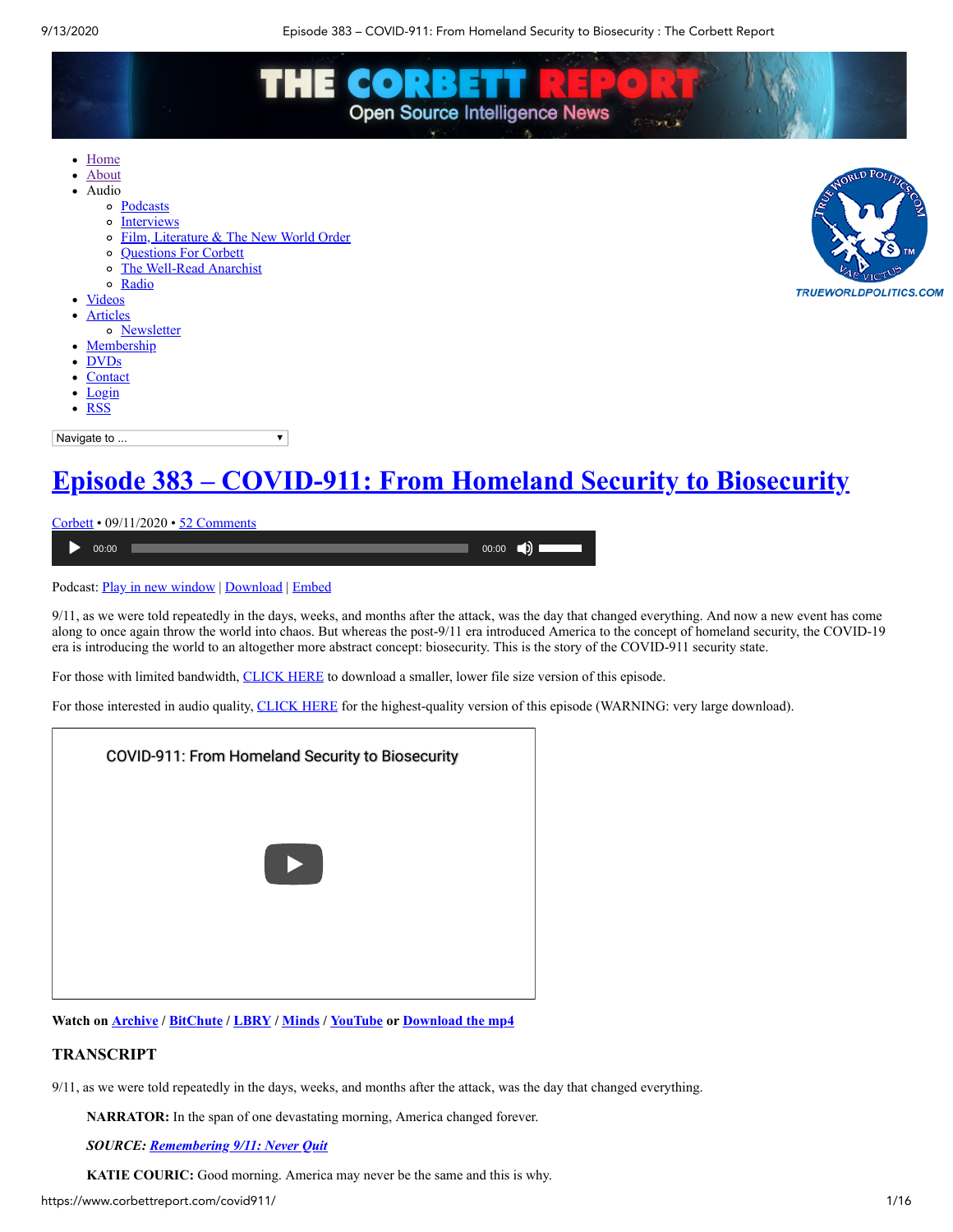*SOURCE: [Today Show – September 12, 2001](https://www.youtube.com/watch?v=6158sdfRaB8)*

**LOU WATERS:** American life will change forever as a result of this attack.

*SOURCE: [CNN on September 12, 2001](https://www.youtube.com/watch?v=6Z22BM41hwo)*

**REPORTER:** Nothing will ever be the same again.

*SOURCE: [Inside Edition – A Look Back at 9/11](https://www.youtube.com/watch?v=mHjH1sl1o9s&t=2s)*

*JAMES ROBBINS:* Nothing will ever be quite the same again.

*SOURCE: [9/11 the day after – BBC1 Nightly News](https://www.youtube.com/watch?v=XocX6peVkwo)*

**TOM BROKAW:** Life will never be quite the same.

*SOURCE: [Dateline NBC – Sept. 18, 2001](https://www.youtube.com/watch?v=Ebf0TVQ14EI)*

These were no empty words. They were plain statements of fact. The world *did* change on that day.

9/11 was the carte blanche for a Great Reset, the institution of a new normal in international relations and domestic affairs. From the creation of the Department of Homeland Security and the militarization of the police to the multi-trillion dollar wars of aggression to reshape the Middle East, our lives today are drastically different than they were before that fateful Tuesday in September 2001.

**GEORGE W. BUSH:** On September the 11th, enemies of freedom committed an act of war against our country. [. . .] All of this was brought upon us in a single day — and night fell on a different world, a world where freedom itself is under attack.

**SOURCE: [Sept. 20, 2001 – Bush Declares War on Terror](https://www.youtube.com/watch?v=_CSPbzitPL8)**

**TONY BLAIR:** If September the 11th hadn't happened, our assessment of the risk of allowing Saddam—any possibility of him reconstituting his programs—would not have been the same.

*SOURCE: [IRAQ INQUIRY / TONY BLAIR / 9 11 CHANGED EVERYTHING](https://www.youtube.com/watch?v=B0lp17hPB1Y)*

**BUSH:** For the first time, airport security will become a direct federal responsibility.

*SOURCE: [Bush signs aviation security legislation](https://www.youtube.com/watch?v=EroUqm5hvZg)*

**JOHN TYNER:** I don't understand how a sexual assault can be made a condition of my flying.

**TSA AGENT:** This is not considered a sexual assault

**TYNER:** It would be if you were not the government.

*SOURCE: [Airport Body Scans Debated](https://www.youtube.com/watch?v=dicZgQ-QihU)*

**CENK UYGUR:** The old fact sheet said the primary function of the FBI is law enforcement. That makes sense. That's what we grew up with. The new fact sheet says the primary function of the FBI is national security.

*SOURCE: [Think The FBI Is About 'Law Enforcement'? Guess Again](https://www.youtube.com/watch?v=WDLFmNqm_4M)</em*

**JANET NAPOLITANO:** If you *see* something suspicious in the parking lot or in the store, *say* something immediately. Report suspicious activity to your local police or sheriff. If you need help, ask a Wal-mart manager for assistance.

*SOURCE: [Walmart Public Service Announcement](https://www.youtube.com/watch?v=Czoww2l1xdw)*

**BUSH**: All of this was brought upon us in a single day — and night fell on a different world, a world where freedom itself is under attack.

**SOURCE: [Sept. 20, 2001 – Bush Declares War on Terror](https://www.youtube.com/watch?v=_CSPbzitPL8)**

**NERMEEN SHAIKH:** The Obama administration's internal legal justification for assassinating US citizens without charge has been revealed for the first time.

**SOURCE: [Kill List Exposed: Leaked Obama Memo Shows Assassination of U.S. Citizens "Has No Geographic Limit"](https://www.youtube.com/watch?v=zwNsXC6OWKE)**

**RAND PAUL:** I don't know. If the president's going to kill these people, he needs to let them know. Some of the people [who] might be terrorists are people who are missing fingers. Some people have stains on their clothing. Some people have changed the color of their hair. [. . .] People who might like to pay in cash or people who have seven days of food on hand.

#### *SOURCE: [Senator Rand Paul exposes scary definition of 'possible terrorist'](https://www.youtube.com/watch?v=muuz-lZzEIo)*

**DEIRDRE BOLTON:** NYPD Commissioner Bill Bratton is warning that terrorists are using cellphone encryption and literally getting away with murder.

# *SOURCE: [Social media, encryption and the spread of terrorism](https://www.youtube.com/watch?v=lupH0ivSe9M)*

**BUSH:** Every nation in every region now has a decision to make: either you are with us or you are with the terrorists.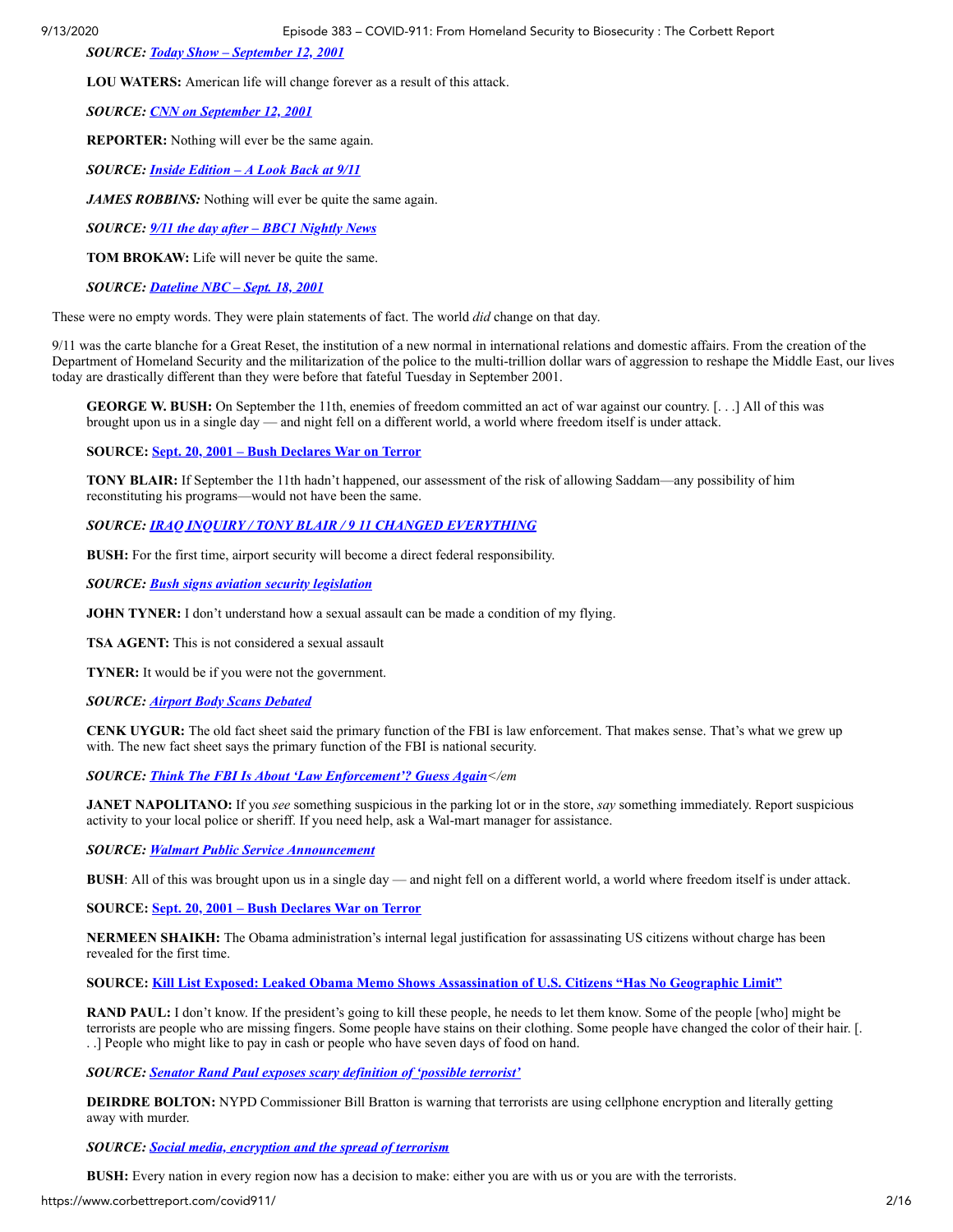# *SOURCE: [Either With Us Or With The Terrorists – Bush](https://www.youtube.com/watch?v=-qdvm6h8WKg)*

But, nearly two decades later, 9/11 has gone from a touchstone event shaping all of the Western world's national security decisions to a fading cultural memory of a trauma that took place before the newest generation of high school graduates were even born.

9/11 is no longer a driving political issue.

But, as if on cue, a new event has come along to throw the world into chaos.

Once again we are being told that the world has changed forever.

**REPORTER:** This is not normal. At least it wasn't until a few weeks ago when everything we take for granted, everything moved just beyond our grasp.

*SOURCE: [Coronavirus outbreak: Can we ever return to normal during or after the COVID-19 pandemic?](https://www.youtube.com/watch?v=o6xWvJjKBDM)*

**REPORTER:** As a global community we've experienced a once-in-a-lifetime event that will shift and reshape our behaviors and perceptions for quite some time.

*SOURCE: [Say Hello to The New Normal Consumer](https://www.youtube.com/watch?v=ZnD22DGl1mQ)*

**JUSTIN TRUDEAU:** This will be the new normal until a vaccine is developed.

**REPORTER:** . . . Meaning the new normal could last for months, even years.

*SOURCE: [The National: COVID-19 'new normal' to last over 1M, jobs lost](https://www.youtube.com/watch?v=SCU7mzYxwQk)*

**NICOLA STURGEON:** So return to normal as we knew it is not on the cards in the near future.

*SOURCE: [Scotland publishes framework for coping with 'new normal' of Covid-19](https://www.youtube.com/watch?v=FKcS4PNAko0)*

And, once again, this is no empty rhetoric. Governments, businesses and NGOs are now coordinating at the international level on a "Great Reset" to once again completely reshape the world we are living in.

**KRISTALINA GEORGIEVA:** History would look at this crisis as the great opportunity for reset.

**ANTÓNIO GUTERRES:** The great reset is a welcome recognition that this human tragedy must be a wake-up call. It is imperative that we re-imagine, rebuild, redesign, reinvigorate and rebalance our world.

### *SOURCE: [The Great Reset Launch | Highlights](https://www.youtube.com/watch?v=u5pxhSnDr4U)*

**JOHN KERRY:** Reset cannot mean—we can't think of it in terms of sort of "pushing a button" and going back to the way things were. [... ] And the normal *was* a crisis. The normal was itself not working.

*SOURCE: [The Great Reset Initiative | 24.06.2020](https://www.youtube.com/watch?v=-h49aH8RzV8)*

**CHRYSTIA FREELAND:** I think all Canadians understand that the restart of our economy needs to be green. It also needs to be equitable. It needs to be inclusive.

**SOURCE: ["It's about time": Freeland speaks on being Canada's first female finance minister](https://www.youtube.com/watch?v=RUbnsuwnVHg)**

**MARIA VAN KERKHOVE:** What we're going to have to figure out, and I think what we're all going to have to figure out together, is what our new normal looks like. Our new normal includes physical distancing from others. Our new normal includes wearing masks where appropriate. Our new normal includes us knowing where this virus is each and every day, where we live, where we work, where we want to travel.

*SOURCE: [What the New Normal Looks Like After Covid-19](https://www.youtube.com/watch?v=7CB85HVb5o4)*

**ALLEY WILSON:** In parts of Europe, immunity passports are being considered for people who are believed to be immune to the coronavirus. While in China, some cities have already implemented QR codes that generate a color in order for officials to enable how freely an individual may move around outdoors.

*SOURCE: [Coronavirus outbreak: Could immunity passports become the new normal?](https://www.youtube.com/watch?v=PrMm6TEHNtY)*

Those paying attention will have already noted the parallels between the "War on Terror" declared after 9/11 and the "War on the Invisible Enemy" that has been declared on COVID-19. In fact, the security imperatives imposed by this pandemic crisis are so similar to those imposed by the terror crisis that, in many cases, the "new" security screening tools that are being put into place to combat COVID-19 are openly acknowledged to be mere upgrades of screening tools deployed after 9/11.

**ANDREW ROSS SORKIN:** Most people know CLEAR by going to the airport. It was born after 9/11. This is another crisis with a new component that's being born. Explain what this product is in terms of how it's going to work relating to COVID.

**CARYN SEIDMAN BECKER:** So, you're right: CLEAR was born out of 9/11 and it was about a public-private partnership leveraging innovation to enhance homeland security and delight customers. And that was really the beginning of screening 1.0. And just like screening was forever changed post-9/11, in a post-COVID environment you're going to see screening and public safety significantly shift.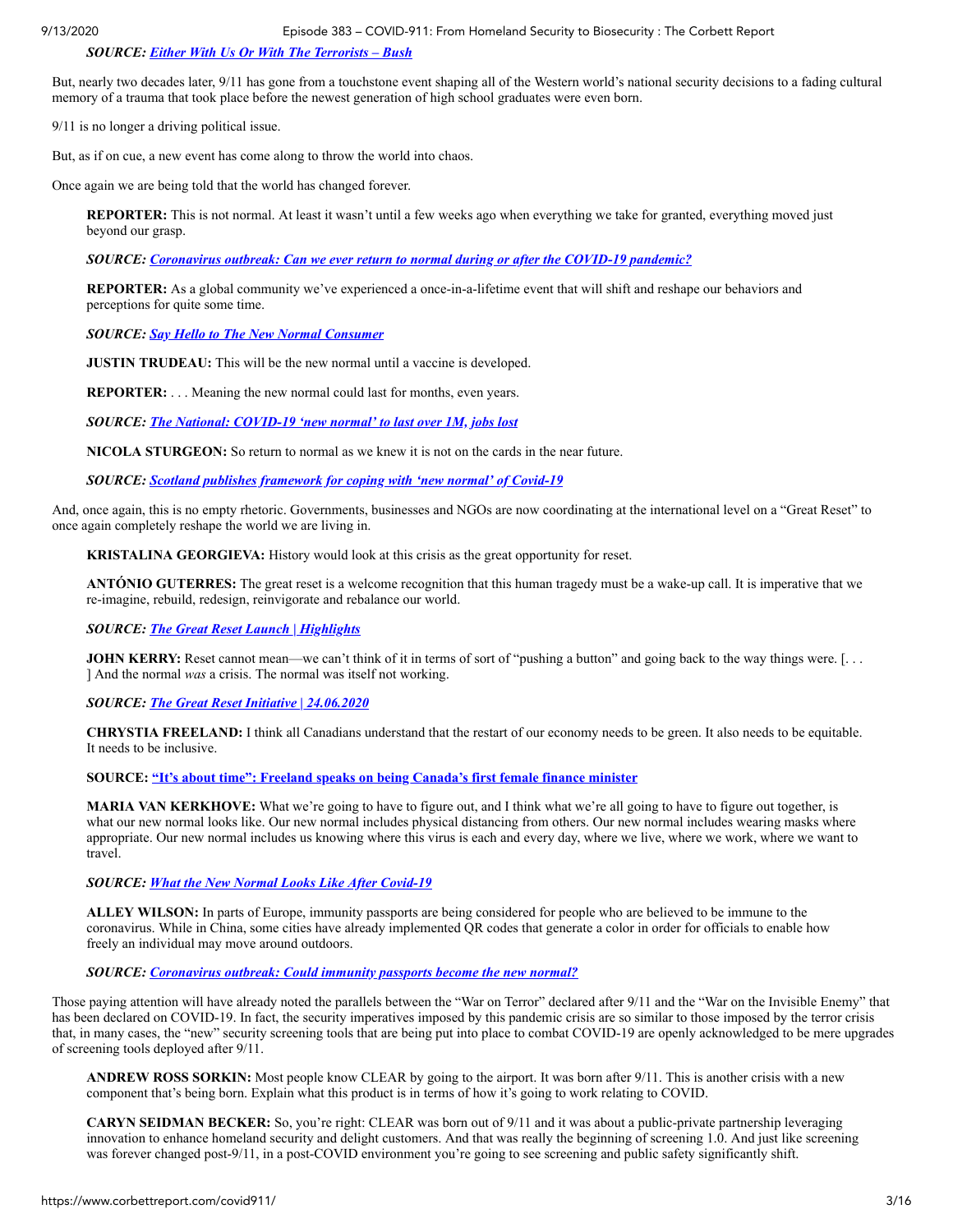But this time it's beyond airports, right? It's sports stadiums. It's retail, as Dana talked about. It's office buildings. It's restaurants.

And so, while we started with travel, at our core we're a biometric-secure identity platform, where it's always been about attaching your identity to your boarding pass at the airport, or your ticket to get into a sports stadium, or your credit card to buy a beer. And so now with the launch of CLEAR Health Pass, it's about attaching your identity to your COVID-related health insights for employers, for employees, for customers.

Everybody wants to know that each other is safe to start to reopen businesses and get America moving.

*SOURCE: [CLEAR's new Health Pass service to help screen for coronavirus: CEO](https://www.youtube.com/watch?v=Fw6QIQBW9ew)*

Yes, in some ways the coronavirus security state is merely an extension of the 9/11 security state. But even more disturbing parallels between 9/11 and COVID-19 are to be found at a deeper level of analysis.

It is true that, just like the response to the 9/11 attacks, the response to the COVID-19 "crisis" is being framed in terms of "security." But whereas the post-9/11 era introduced America to the concept of "Homeland Security"—security from "terrorists," individuals with identifiable intentions belonging to groups with stated political goals—the COVID-19 era is introducing the world to an altogether more abstract concept: biosecurity.

Originally employed to describe threats to the environment—the introduction of invasive species to a habitat, for instance, or the transmission of infectious diseases among crops and livestock—the term "biosecurity" was injected into mainstream political discourse when the 2001 anthrax attacks linked bioterrorism to the global war on terror. Suddenly, "biosecurity" was a pressing national security threat, and an entire architecture of national and international legislation was introduced to institute procedures for implementing medical martial law.

In the US, the [Model State Emergency Health Powers Act](https://www.aclu.org/other/model-state-emergency-health-powers-act) was passed in multiple state legislatures, giving governors the power to forcibly quarantine and even force vaccinate their populations in the event of a declared public health emergency.

On the international level, the World Health Organization adopted the International Health Regulations in 2005, obligating all 196 WHO member nations to recognize declared "Public Health Emergencies of International Concern" like pandemic disease outbreaks as a global threat requiring international cooperation. Some have even [argued](https://www.newsweek.com/what-happens-if-who-declares-ebola-emergency-international-concern-263434) that the legislation is broad enough to allow organizations like NATO leeway to enter countries in the interest of "controlling the outbreak."

Once again, the tie between this biosecurity paradigm and the war on terror paradigm is openly acknowledged. In a [2002 paper](https://academic.oup.com/bioscience/article/52/7/593/248011) on the emerging biosecurity field, two US environmental researchers noted the way that 9/11 had opened the door for biosecurity research and legislation.

"The events of September 11 and subsequent anthrax assaults have made US policymakers and the public more aware of our vulnerability to organisms released with the intent to cause significant harm," they wrote.

In 2010, the World Health Organization issued its own [information note](https://www.who.int/foodsafety/fs_management/No_01_Biosecurity_Mar10_en.pdf) on biosecurity, stating that "The overarching goal of biosecurity is to prevent, control and/or manage risks to life and health," and—echoing post-9/11 declarations about the need for global cooperation in the War on Terror—that this goal can only be reached through "a harmonized and integrated biosecurity approach" based on "international standards."

What this predictably bland language obscures is the way that "biosecurity" is used to invoke emergency powers and install new security procedures. Just as the Homeland Security paradigm used the presumed threat of terrorism as an excuse to curtail civil liberties, so, too, does the biosecurity paradigm use presumed threats to public health as an excuse to curtail civil liberties.

**NARRATOR:** Chinese police officers are also seen in another disturbing video nailing in wooden planks to block the front door of an apartment with people inside who had just returned home from Wuhan. Afterwards, officials are seen staking a red sign beside the front door which reads: "The people in this house have just returned from Wuhan. Don't be in contact with them. The poor people inside are heard desperately screaming, "Open the door!"

*SOURCE: [China is sealing people in their homes – TomoNews](https://www.youtube.com/watch?v=iuQVyvaa56M)*

**MIKE AMOR:** Melbourne is in full lockdown tonight as historic stage four restrictions take effect, forcing entire industries and shopping precincts to close. Health officials say it's the only option to stop the second wave and we'd be looking at twenty thousand cases if we hadn't shut down.

*SOURCE: [Coronavirus: Melbourne left desolate as stage 4 lockdown begins | 7NEWS](https://www.youtube.com/watch?v=hBcVtQCBNWM)*

**WOMAN:** Can you, like, record this? I'm in my pajamas. I have an ultrasound in an hour.

**MAN:** Yeah, she's pregnant, so . . .

**POLICE OFFICER:** Take it easy.

**MAN:** What's this about?

**WOMAN:** But I have an ultrasound in an hour.

**POLICE OFFICER:** Let me finish and I'll explain. It's in relation to a facebook post, in relation to lockdown protests you put on for Saturday.

**WOMAN:** Yeah, and I wasn't breaking any laws by doing that.

**POLICE OFFICER:** You are, actually. You are breaking the law. That's why I'm arresting you.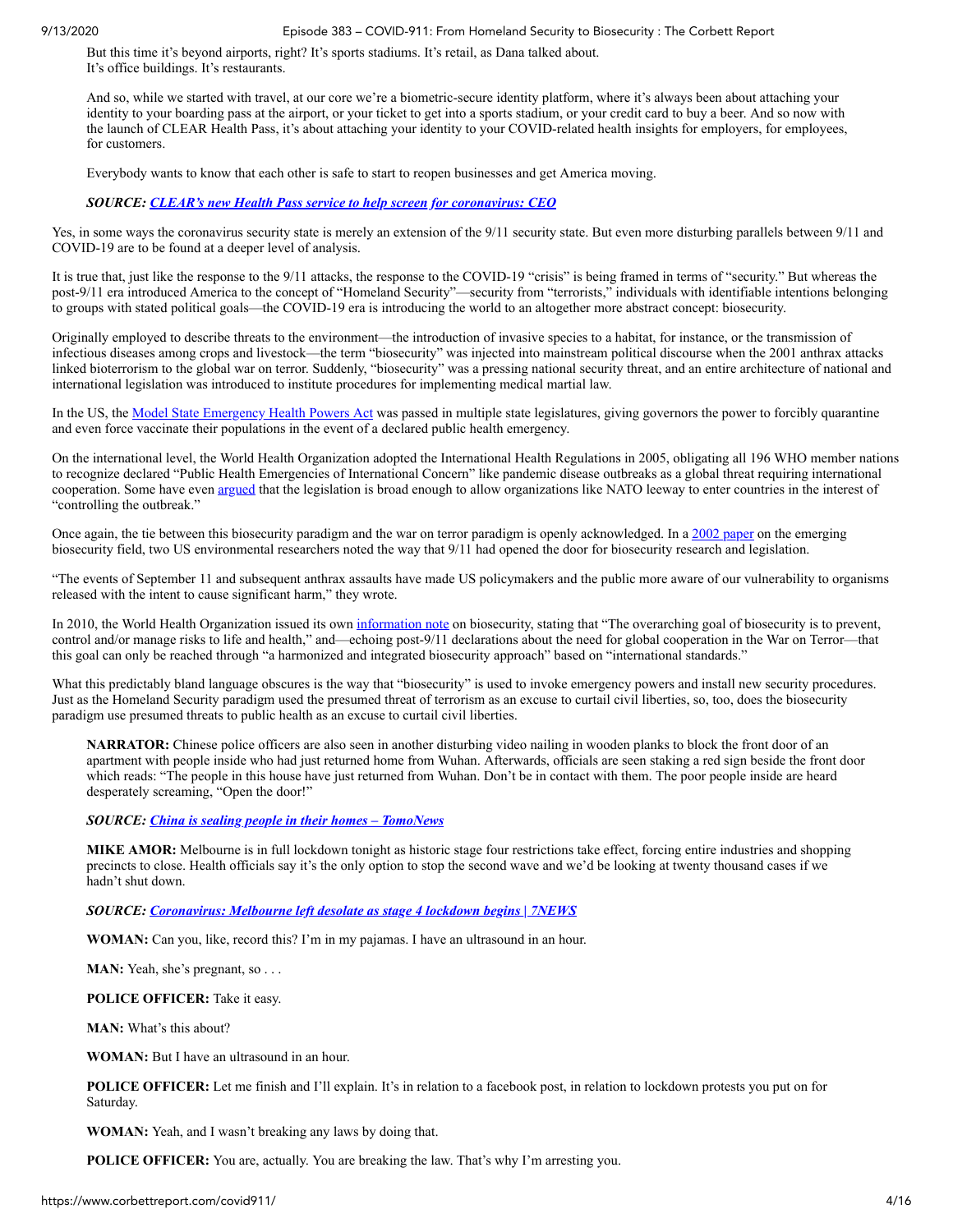**WOMAN:** In front of my children?

**MAN:** How can you arrest her? That's—

*SOURCE: [Andrews 'must go tonight' after horrible example of 'inexcusable powers': Jones](https://www.youtube.com/watch?v=hcHUGZGT9V4)*

**PETER MITCHELL:** Police are preparing to launch their aerial arsenal as part of a crackdown on covert rule breakers. High-powered drones will be used to find people not wearing masks and cars too far from home.

#### *SOURCE: [CLIP](https://twitter.com/7NewsMelbourne/status/1295277876665671681)*

**CAMERON CHELL:** Dragonfly's public health and safety system uses standard 4k cameras to provide anonymized data on social distancing, heart rate, respiratory rate and fever detection.

*SOURCE: ['Pandemic Drone' Conducts Initial Flights Near NYC to Detect COVID-19 Symptoms](https://www.youtube.com/watch?v=MabYf9o_2dE)*

**RODRIGO DUTERTE**: My orders are for the police, the military and the villages: Shoot them dead!

*SOURCE: ['Shoot them dead': extreme Covid-19 lockdown policing around the world](https://www.youtube.com/watch?v=Z8YfSMf7S6s)*

**MAN:** Why are you surrounding my children? Please step away from my children. Please. Step away. From my children.

**POLICE OFFICER:** I'm just gonna take care of them, alright? Calming down, yeah?

**MAN:** My children are fine.

**CHILD:** Can we just go home?

**MAN:** But I've got cuffs that are too tight on my arms. All I was doing was shopping. I explained to you that I don't have to have a mask on for health reasons and then three people come up to me and start twisting my arms up. For what? Can you tell me why I'm under arrest.

**POLICE OFFICER:** You're not under arrest. You're detained.

**MAN:** You can't just detain me. Under what law?

*SOURCE: [Detained and Handcuffed for no MASK! White Rose Shopping Centre](https://www.youtube.com/watch?v=FMUeb0_SgL4)*

**CRESSIDA DICK:** Well at the moment we don't have specific powers, but they will come very shortly, I'm sure. But in the British policing model, we always start by talking to people. We always start by advising people. We can talk even more firmly to people.

*SOURCE: [Met Police's Cressida Dick promises to crackdown on people ignoring coronavirus lockdown rules](https://www.youtube.com/watch?v=NN6gT5sAtOo)*

**MAN:** Who the  $f^{***}$  do you think you're grabbing? Hey, who you grabbing?

**POLICE OFFICER:** Off the train now!

**MAN:** Who the  $f^{***}$  are you grabbing? Get off me! I told you no!

**POLICE OFFICER:** Get off the train or I'll get you off.

**MAN:** Now get off me. Now you've been told. Get the f\*\*\* off me. Oi. Who the f\*\*\* are you grabbing, mate?

**POLICE OFFICER:** I'll spray you, mate.

**MAN:** What? You're not spraying me for nothing.

**PASSENGER:** He hasn't done nothing wrong.

*SOURCE: [This is tyranny. It's so f\\*cking depressing](https://twitter.com/RichieAllenShow/status/1301629299708104704)*

**ELIAS CLURE:** There's a significant police presence there. A number of these protesters chanting "freedom."

**PROTESTERS:** Freedom! Freedom! Freedom!

**CLURE:** We can also see that crowd. Just the size of that crowd and the number of police that have gathered. There's public order response, there's mounted police as well. Also riot police have mobilized to try and manage this crowd.

### *SOURCE: [Anti-lockdown protests met with heavy police presence in Melbourne | ABC News](https://www.youtube.com/watch?v=NVksuTZHwig)*

The nightmarish police state that is coming into view on the back of this pandemic panic is not a temporary state of affairs, nor is it a haphazard set of measures thrown together on an ad hoc basis; it is the creation of a new form of governance. This new form of governance relies on the perceived sense of crisis—in this case, a public health crisis—to justify constant surveillance of the public and new powers to inhibit the travel of anyone deemed a health risk.

Famed Italian philosopher Giorgio Agamben has [documented](http://positionspolitics.org/giorgio-agamben-the-state-of-exception-provoked-by-an-unmotivated-emergency/) how this biosecurity state is being erected on the back of the panic that 9/11 and the war on terror helped induce in the public.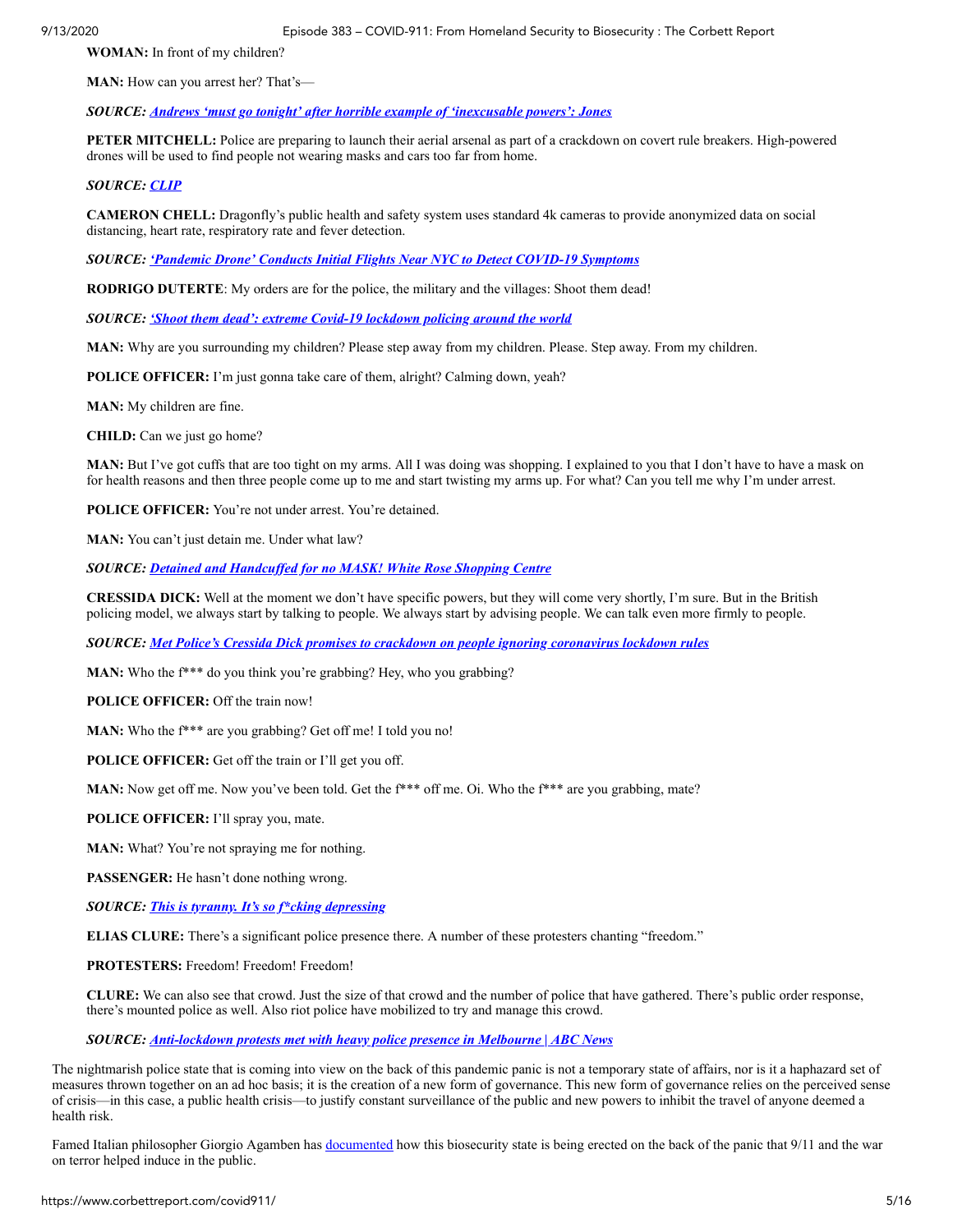"We might say that once terrorism was exhausted as a justification for exceptional measures, the invention of an epidemic could offer the ideal pretext for broadening such measures beyond any limitation.

"The other factor, no less disquieting, is the state of fear, which in recent years has diffused into individual consciousnesses and which translates into a real need for **states of collective panic**, for which the epidemic once again offers the ideal pretext.

"Therefore, in a perverse vicious circle, the limitation of freedom imposed by governments is accepted in the name of a desire for safety, which has been created by the same governments who now intervene to satisfy it."

The parallel nature of 9/11 and COVID-19 as catalyzing events ushering in states of collective panic and, ultimately, new forms of governance, is seen most clearly in the area where these two paradigms overlap: bioterrorism.

The molten steel on the Ground Zero pile had not even cooled before the American public and the people of the world were confronted with the specter of bioterrorism. Beginning a week after 9/11 and continuing for weeks thereafter, a series of letters containing anthrax spores were mailed to media personalities and government officials in an apparent continuation of the terrorist attack on the US. The letters were quickly tied to both Al Qaeda and Iraq in the mainstream media:

**BRIAN ROSS:** Peter, from three well-placed but separate sources tonight ABC News has been told that initial tests on the anthrax sent to Senator Daschle have found a tell-tale chemical additive whose name means a lot to weapons experts. It is called bentonite. It's possible other countries may be using it, too, but it is a trademark of Saddam Hussein's biological weapons program.

**TIM TREVAN:** It does mean for me that Iraq becomes the prime suspect as the source for the anthrax used in these letters.

## *SOURCE: [ABC Evening News for Friday, Oct 26, 2001](https://tvnews.vanderbilt.edu/broadcasts/639211)*

The 24/7 coverage of the event in the media ceased abruptly, however, when it was discovered that the strain of anthrax used in the attacks sourced not to Iraq but to the US military's own bioweapons laboratory at Fort Detrick, Maryland.

But this convergence of terrorism and biosecurity did not start with the anthrax attacks. It began in June of 2001, a full three months before 9/11 and the declaration of the war on terror itself. That was when a number of ranking US military and intelligence officials took part in ["Dark Winter,](https://www.centerforhealthsecurity.org/our-work/events-archive/2001_dark-winter/about.html)" a high-level exercise that simulated the US' response to a smallpox attack on the homeland by bioterrorists. The drill, co-hosted by the Johns Hopkins Center for Health Security, took place at Andrews Air Force Base on the 22nd and 23rd of June, 2001, and even involved fake news reports that were broadcast to the participants as the simulation unfolded.

**ANGIE MILES:** On day six of the smallpox epidemic, the White House confirmed that federal government officials and military personnel are being vaccinated 300 people have died at least 2,000 are infected with smallpox. Still no group claims responsibility for unleashing the deadly smallpox virus, but ncn has learned that Iraq may have provided the technology behind the attack to terrorist groups based in Afghanistan.

### *SOURCE: ['operation dark winter' 3](https://www.youtube.com/watch?v=BAkzNx3zFtQ)*

In an incredible parallel, the same Johns Hopkins Center for Health Security that co-hosted Dark Winter also co-hosted ["Event 201,](https://www.centerforhealthsecurity.org/event201/)" a simulation of a globally spreading novel coronavirus pandemic that was held in New York just months before the declaration of the globally spreading novel coronavirus pandemic that hailed the advent of the era of biosecurity. *This* exercise similarly involved fake news broadcasts:

**FAKE NEWS REPORTER:** It began in healthy looking pigs months, perhaps years ago. A new coronavirus spread silently within herds. Gradually, farmers started getting sick. Infected people got a respiratory illness with symptoms ranging from mild, flu-like signs to severe pneumonia. The sickest required intensive care. Many died.

## *SOURCE: [Event 201 Pandemic Exercise: Highlights Reel](https://www.youtube.com/watch?v=AoLw-Q8X174)*

Unsurprisingly, many of the same characters that were involved in the promotion of the bioterror scare under the old "homeland security" paradigm have been influential in promoting the COVID-19 scare under the new "biosecurity" paradigm.

The phrase "homeland security" itself was popularized in Washington in the late 1990s and [capitalized on by the ANSER Institute,](https://web.archive.org/web/20080216050607/http://www.onlinejournal.com/archive/06-29-02_Burns.pdf) which formed an Institute for Homeland Security in 1999 led by Randall Larsen, a professor and department chair at the National War College. The Institute prepared a course on "Homeland Security" which was to be co-taught by Larsen and his National War College colleague, Robert Kadlec. Coincidentally, the course was [slated to begin on September 11, 2001.](https://web.archive.org/web/20011002001900/http://www.homelandsecurity.org/ELECTIVE5994/index.cfm) Part of the course syllabus included a review of the Dark Winter exercise, which the Institute for Homeland Security co-created.

The name "Dark Winter" derives from a statement made by Larsen's colleague, [Robert Kadlec](https://unlimitedhangout.com/2020/05/investigative-series/head-of-the-hydra-the-rise-of-robert-kadlec/), credited as a "Bio-Warfare Defense Expert" during the exercise's fake news broadcast.

**ROBERT KADLEC:** . . . and the problem is we don't have enough vaccine to go around.

**MILES:** Meaning we don't have enough vaccine for the United States?

**KADLEC:** Well, I would like to think that. But we don't have sufficient stockpiles for the people in Oklahoma, Georgia or Pennsylvania, much less for the entire United States population.

**MILES:** Well, that certainly doesn't sound encouraging. What do you mean, exactly?

**KADLEC:** Angie, it means it could be a very dark winter for America.

**MILES:** Sobering. Thank you very much for joining us, Dr. Kadlec.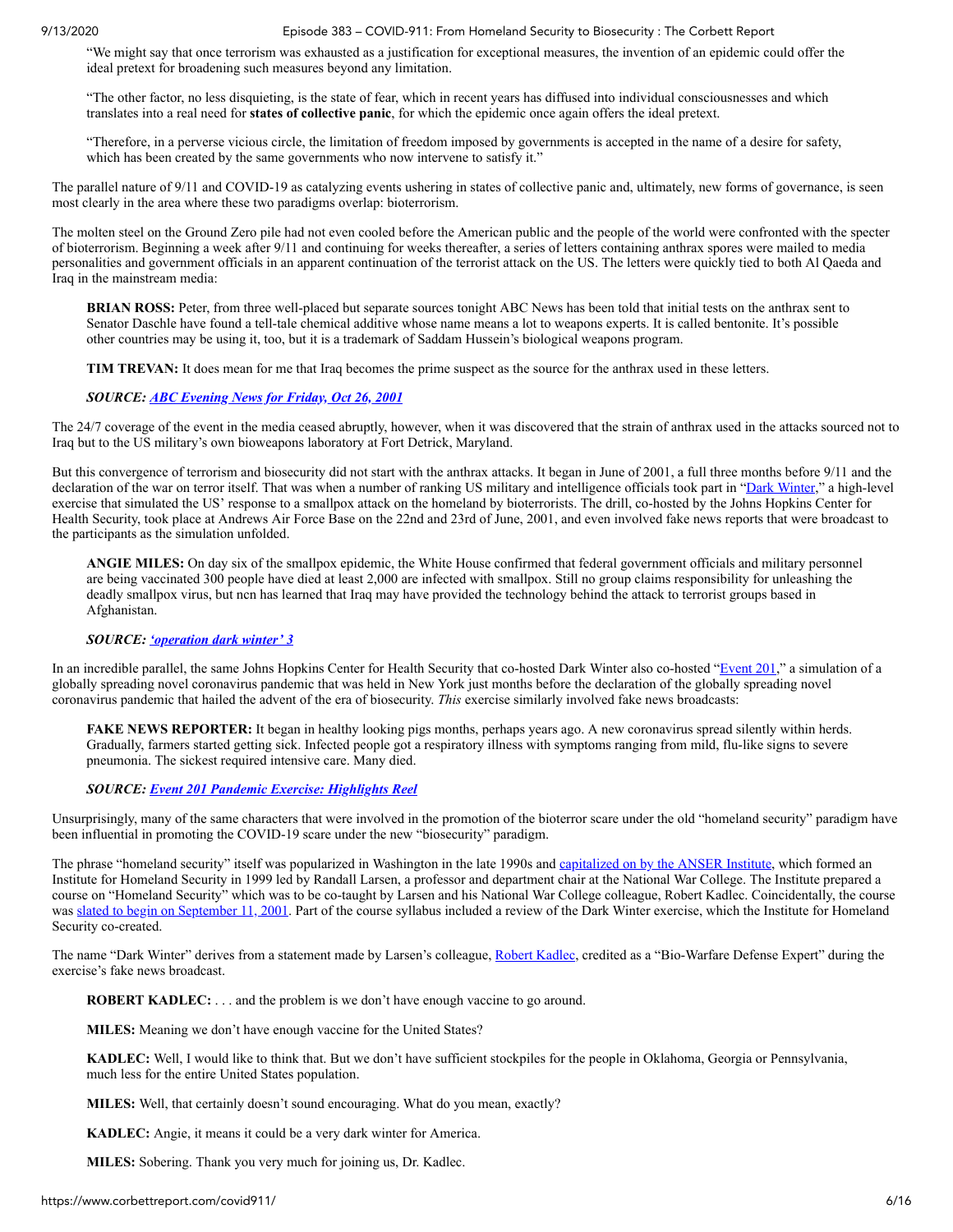## *SOURCE: [operation dark winter' 2](https://www.youtube.com/watch?v=VMd4z19IJU0)*

A career officer and physician in the United States Air Force, Kadlec would go on to contribute to the FBI's investigation of the 2001 anthrax attacks, and then serve in [several key biosecurity-related roles](https://www.phe.gov/newsroom/bio/Pages/kadlec.aspx) in the George W. Bush White House. During this time, Kadlec [helped draft](https://www.phe.gov/newsroom/bio/Pages/kadlec.aspx) the Pandemic and All-Hazards Preparedness Act. Passed by Congress in 2006, the act greatly expanded federal power during public health emergencies and consolidated many of these powers in a new office, the Assistant Secretary for Preparedness and Response (ASPR). Then, in what Kadlec has called "[just a coincidence,](https://www.acepnow.com/article/laying-the-groundwork-for-effective-disaster-response-an-interview-with-dr-robert-kadlec/?singlepage=1)" Trump appointed Kadlec himself to that position in 2017.

In his role as ASPR, Kadlec oversaw a joint exercise in 2019 named ["Crimson Contagion](https://archive.org/details/crimson-contagion-2019/page/n1/mode/2up)." The drill included the National Security Council, the Pentagon, the Department of Homeland Security and a raft of other government agencies and simulated the US government's response to a viral pandemic originating in China and spreading around the globe. Like Dark Winter, the "Crimson Contagion" exercise took place just months before the events it was simulating began to play out in real life. And, like Dark Winter, it gave participants like Kadlec the chance to argue that biosecurity was a pressing national security challenge that the country was ill-prepared to meet—an argument that he made to Congress with Dr. Anthony Fauci by his side just one week before the first reports of the novel coronavirus spreading in China.

**DIANA DEGETTE:** Dr. Kadlec, what keeps you up at night when you think about preparedness for the next big flu outbreak.

**KADLEC:** I mean, thank you, ma'am, I appreciate the question. I mean, I sleep like a baby: I wake up every two hours screaming.

**DEGETTE:** Much like me.

**KADLEC:** Yeah. But I think the key thing here is a pandemic. Quite frankly I have a unique background on this committee or this dais. I have served two years on the Senate Intelligence Committee and looked at the many threats that face the United States, but there is no singular threat that could devastate our country through our health and our economy and our social institutions then pandemic influenza.

**DEGETTE:** Yeah.

**KADLEC:** And we had four during the last century. And even though we've had a mild one in this first century, I think the risk is that we'll have another severe one and that would devastate our country.

## **SOURCE: [Pandemic Preparedness – testimony of ASPR's Robert Kadlec – December 4, 2019](https://www.youtube.com/watch?v=rA3oi3Z5_eY)**

Then there's Donald Rumsfeld. As Secretary of Defense in the first term of the George W. Bush administration, there are few people more closely associated with the "War on Terror." Rumsfeld, too, has been intimately associated with the emerging biosecurity state for decades. In the 1980s he personally [participated in secret meetings](https://www.dailymail.co.uk/news/article-153210/Rumsfeld-helped-Iraq-chemical-weapons.html) with Saddam Hussein that resulted in anthrax, botulism, and other chemical weapons being sent from the US to Iraq. In the 1990s he was [named chairman](https://www.gilead.com/news-and-press/press-room/press-releases/1997/1/donald-h-rumsfeld-named-chairman-of-gilead-sciences) of Gilead Sciences, a California biotech company that [profited handsomely](https://money.cnn.com/2005/10/31/news/newsmakers/fortune_rumsfeld/) from the scramble for Tamiflu during the bird flu scare of 2005 and which is currently profiting handsomely from Remdesivir as a result of the COVID-19 scare.

ANTHONY FAUCI: The data shows that Remdesivir has a clear-cut, significant, positive effect in diminishing the time to recovery.

#### *SOURCE: [Fauci announces good news about coronavirus drug](https://www.youtube.com/watch?v=SdqlNNAEju0)*

There are many others whose careers blaze the same trail, transitioning seamlessly from the homeland security state to the biosecurity state. People like [Dr. Richard Hatchett](http://www.ncmbc.us/wp-content/uploads/Dr.-Richard-Hatchett.pdf), who served as Director for Biodefense Policy under George W. Bush, then as acting Director of the Biomedical Advanced Research and Development Authority (BARDA), and acting Deputy Assistant Secretary in the Office of the Assistant Secretary for Preparedness and Response within HHS before becoming the [CEO of CEPI,](https://cepi.net/news_cepi/cepi-permanent-ceo/) the Bill and Melinda Gates Foundation co-founded Coalition for Epidemic Preparedness Innovations. In his position as "global health expert," Hatchett made waves back in March for his alarmist pronouncements about the SARS-CoV-2 pandemic.

**RICHARD HATCHETT:** It's the most frightening disease I've ever encountered in my career, and that includes Ebola, it includes MERS, it includes SARS. And it's frightening because of the combination of infectiousness and a lethality that appears to be manyfold higher than flu.

## *SOURCE: [Coronavirus researcher accused of scaremongering for calling it 'most frightening disease I've ever encountered'](https://www.indy100.com/article/coronavirus-doctor-scaremongering-risk-spanish-flu-death-rate-9384561)*

That so many of the people who were there at the birth of the war on terror are currently acting as midwives to the biosecurity state should come as no surprise. After all, the biosecurity paradigm is not a *replacement* for the terror paradigm; it is its *fulfillment*.

The war on terror imagined a covert army of foreign invaders slipping through the defenses of the Homeland and commandeering the resources of the body politic to wreak internal havoc. The biosecurity state posits largely the same scenario, but now those foreign invaders are not "terrorists" possessed with a "hatred of freedom," they are "asymptomatic carriers" possessed by a pathogen.

Just as the Homeland Security forces and border security agents were entrusted to protect us from the terrorists, now the "front line heroes," doctors and nurses armed with the tools of the technocratic priest class, can protect us from the invisible enemy.

This speaks to an important aspect of the biosecurity state: ultimately, it is not about health. It is about politics.

Once again we find insight on this turn of events from Giorgio Agamben, who has [noted](https://itself.blog/2020/05/02/giorgio-agamben-medicine-as-religion/) that viral epidemics are

"above all a political concept, which is preparing to become the new terrain of world politics—or non-politics. It is possible, however, that the epidemic that we are living through will be the actualization of the global civil war that, according to the most attentive political theorists, has taken the place of traditional world wars. All nations and all peoples are now in an enduring war with themselves, because the invisible and elusive enemy with which they are struggling is within us."